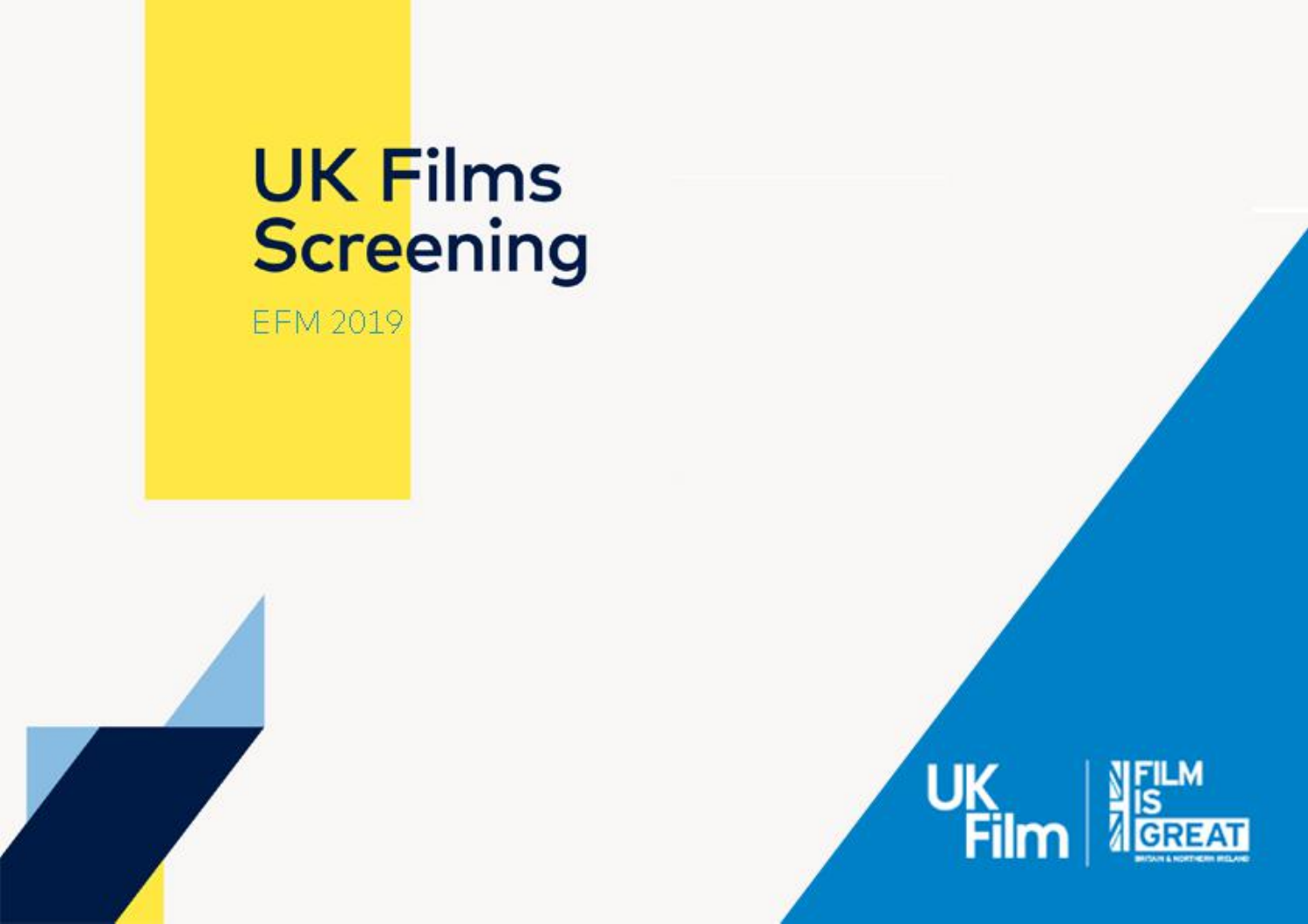## **UK FILMS SCREENING AT THE 2019 BERLINALE AND EFM**

| <b>TITLE</b>                | <b>DIRECTOR</b>              | <b>SECTION</b>    | DATE/TIME                              | <b>VENUE</b>                | <b>CONTACT INFORMATION</b>               |
|-----------------------------|------------------------------|-------------------|----------------------------------------|-----------------------------|------------------------------------------|
| <b>4 WATERS - DEEP</b>      | Denise Ferreira da Silva and | Forum Expanded    | 6 Feb, 19:00                           | silent green Kulturquartier | Arjuna Neuman & Denise Ferreira da Silva |
| <b>IMPLICANCY</b>           | Arjuna Neuman                | (Group Exhbition) | 7-17 Feb, 11-19.00                     | Luxoom Lab                  | Email: arjunaneuman@gmail.com            |
|                             |                              |                   | 19 Feb - 9 Mar,                        | Ebensperger Rhomberg        | Email: dfsilva@mail.ubc.ca               |
|                             |                              |                   | Tues-Sun 14-19.00                      | Gerichtstraße 35,           |                                          |
|                             |                              |                   |                                        | 13347 Berlin                |                                          |
| 45 YEARS                    | Andrew Haigh                 | Homage            | 12 Feb, 19:00                          | Zeughauskino                | The Match Factory                        |
|                             |                              | Charlotte         |                                        |                             | Email: info@matchfactory.de              |
|                             |                              | Rampling          |                                        |                             | Tel: +49 221 539 7090                    |
| <b>ANIMALS</b>              | Sophie Hyde                  | EFM               | 8 Feb, 11:20                           | Zoo Palast 3                | <b>Cornerstone Films</b>                 |
|                             |                              |                   |                                        |                             | Email: office@cornerstonefilm.com        |
|                             |                              |                   |                                        |                             | Tel: +44 203 457 7257                    |
| THE ASPERN PAPERS           | Julien Landais               | EFM               | 9 Feb, 09:30                           | CineStar2                   | Arri Media                               |
|                             |                              |                   |                                        |                             | Email: worldsales@arri.de                |
|                             |                              |                   |                                        |                             | Tel: +49 89 380 912 88                   |
| THE ATTENDANT               | Isaac Julien                 | Panorama 40       | 12 Feb, 14:00                          | International               | Normal Films, London                     |
|                             |                              |                   | 13 Feb, 22:30                          | Kino Arsenal 2              | Email: mark@isaacjulien.com              |
| <b>BAIT</b>                 | Mark Jenkin                  | Forum             | 8 Feb, 21:30                           | CinemaxX 6                  | Early Day Films                          |
|                             |                              |                   | 9 Feb, 21:00                           | Delphi                      | Email: info@earlydayfilms.com            |
|                             |                              |                   | 10 Feb, 19:30                          | Colosseum 1                 |                                          |
|                             |                              |                   | 13 Feb, 16:30                          | CineStar 8                  | Sales: The Festival Agency               |
|                             |                              |                   | 17 Feb, 14:30                          | CinemaX 8                   | Email: ed@thefestivalagency.com          |
|                             |                              | EFM               | 14 Feb, 10:00                          | CinemaX 11                  | Tel: +33 9 549 04863                     |
| <b>BAPTISTE</b>             | Borkur Sigthorsson &         | EFM               | 12 Feb, 16:15                          | Zoo Palast 5                | all3media International                  |
|                             | Jans Matthys                 |                   |                                        |                             | Email: international @all3media.com      |
|                             |                              |                   |                                        |                             | Tel: +44 20 7845 4350                    |
| <b>BEATS</b>                | <b>Brian Welsh</b>           | EFM               | 8 Feb, 14:30                           | CinemaxX 8                  | Altitude Film Sales                      |
|                             |                              |                   | 11 Feb, 11:10                          | Arsenal Cinema 2            | Email: info@altitudefilmsales.com        |
|                             |                              |                   |                                        |                             | Tel: +44 20 7478 7612                    |
| THE BIRD CATCHER            | Ross Clarke                  | EFM               | 10 Feb, 11:30                          | CineStar4                   | <b>Voltage Pictures</b>                  |
|                             |                              |                   | Email: boris.isaac@voltagepictures.com |                             |                                          |
|                             |                              |                   |                                        |                             | Te: +1 323 606 7650                      |
| <b>BLINDED BY THE LIGHT</b> | Gurinder Chadha              | EFM               | 7 Feb, 13:40                           | <b>CineStar IMAX</b>        | Cornerstone Films as above               |
|                             |                              | (no press)        |                                        |                             |                                          |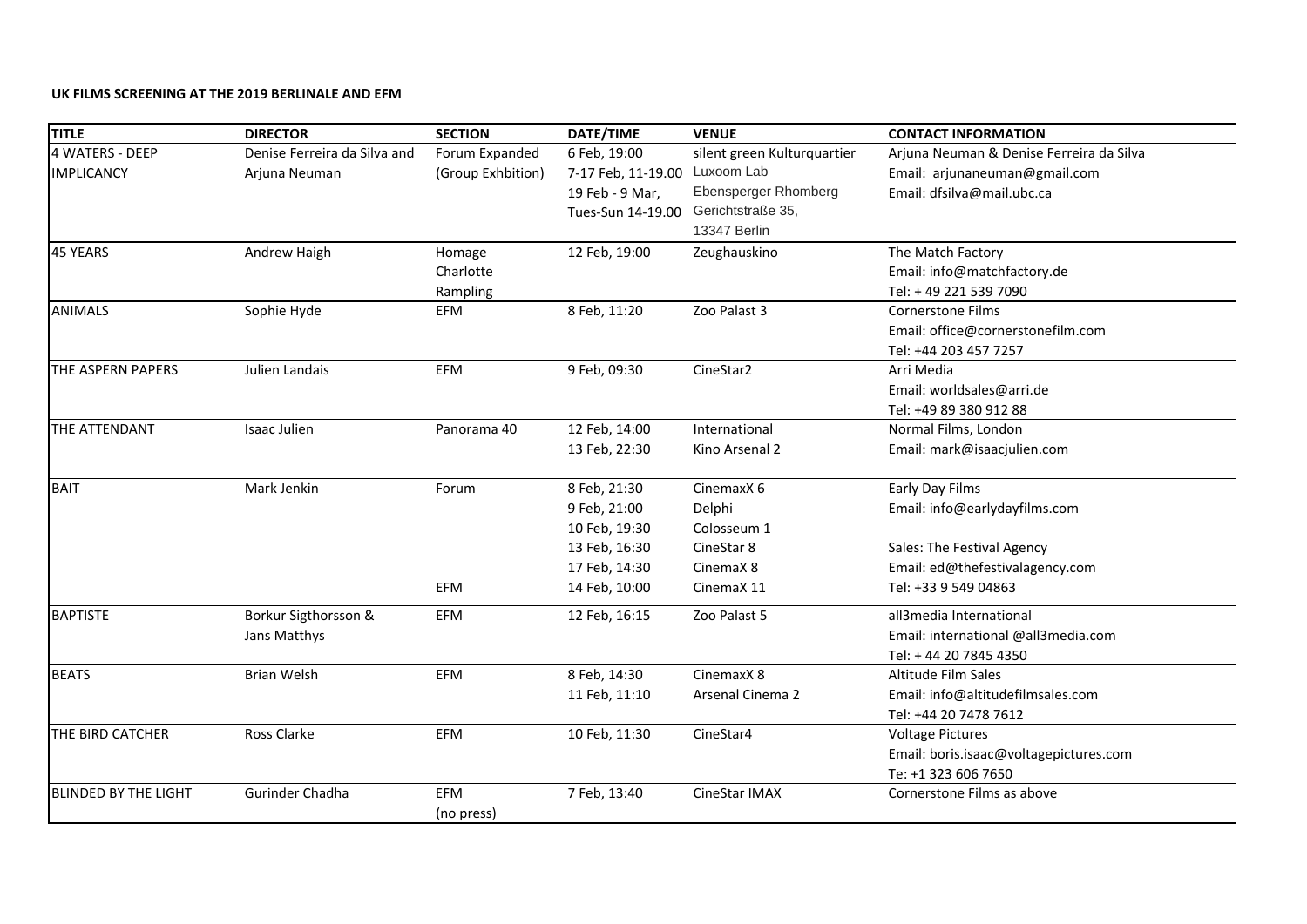| <b>TITLE</b>            | <b>DIRECTOR</b>             | <b>SECTION</b>       | DATE/TIME     | <b>VENUE</b>                 | <b>CONTACT INFORMATION</b>             |
|-------------------------|-----------------------------|----------------------|---------------|------------------------------|----------------------------------------|
| THE BOY WHO             | Chiwetel Ejiofor            | <b>Berlinale</b>     | 12 Feb, 21:00 | Friedrichstadt-Palast        | Cornerstone Films as above             |
| HARNESSED THE WIND      |                             | Special Gala         | 13 Feb, 19:00 | Haus der Berliner Festspiele |                                        |
|                         |                             |                      | 17 Feb, 10:00 | <b>Berlinale Palast</b>      |                                        |
| <b>BURNING MEN</b>      | Jeremy Wooding              | EFM                  | 10 Feb, 15:45 | Zoo Palast Club A            | <b>Stretch Limo Productions</b>        |
|                         |                             |                      |               |                              | Email: info@burningmenthemovie.com     |
|                         |                             |                      |               |                              | Tel: +44 20 8348 7792                  |
| <b>CARMILLA</b>         | <b>Emily Harris</b>         | EFM                  | 8 Feb, 09:00  | CinemaxX 8                   | Altitude Film Sales as above           |
|                         |                             |                      | 11 Feb, 16:40 | CineStar 2                   |                                        |
| <b>CHEAT</b>            | Louise Hopper               | EFM                  | 13 Feb, 13:00 | Zoo Palast 5                 | all3media International as above       |
|                         |                             |                      |               |                              |                                        |
| A CHRISTMAS CAROL       | Jacqui Morris, David Morris | EFM                  | 10 Feb, 09:00 | CinemaxX1                    | Goldcrest/Saboteur                     |
|                         |                             |                      | 12 Feb, 14:40 | CineStar 2                   | Email: sales@saboteurmedia.com         |
|                         |                             |                      |               |                              | Tel: +1 212 897 3922                   |
| THE CORRUPTED           | Ron Scalpello               | EFM                  | 7 Feb, 13:05  | CinemaxX 15                  | The Exchange                           |
|                         |                             |                      | 10 Feb, 12:45 | CinemaxX 18                  | Email: info@theexchange.ws             |
|                         |                             |                      |               |                              | Tel: +1 310 935 3760                   |
| <b>DENMARK</b>          | <b>Adrian Shergold</b>      | <b>EFM</b>           | 8 Feb, 10:10  | CineStar 5                   | <b>Westend Films</b>                   |
|                         |                             | (no press)           | 11 Feb, 09:40 | CinemaxX 10                  | Email: info@westendfilms.com           |
|                         |                             |                      |               |                              | Tel: +44 207 494 8300                  |
| <b>DIRTY GOD</b>        | Sacha Polak                 | EFM                  | 8 Feb, 14:50  | CinemaxX 3                   | Independent                            |
|                         |                             |                      | 11 Feb, 13:05 | CineStar 5                   | Email: mail@independentfilmcompany.com |
|                         |                             |                      |               |                              | Tel: +44 20 7257 8734                  |
| A DOG CALLED MONEY      | Seamus Murphy               | Panorama             | 9 Feb, 17:00  | International                | <b>Autlook Filmsales</b>               |
|                         |                             | <b>Documentaries</b> | 10 Feb, 14:30 | Colosseum 1                  | Email: welcome@autlookfilms.com        |
|                         |                             |                      | 11 Feb, 12:00 | CineStar 7                   | Tel: +43 720 346934                    |
|                         |                             |                      | 14 Feb, 14:00 | International                |                                        |
|                         |                             |                      | 16 Feb, 17:00 | International                |                                        |
|                         |                             |                      | 17 Feb, 20:00 | CineStar 7                   |                                        |
|                         |                             | EFM                  | 10 Feb, 18:00 | CinemaxX 14                  |                                        |
| ELLA: JUST ONE OF THOSE | Leslie Woodhead             | EFM                  | 12 Feb, 19:30 | CinemaxX 11                  | Eagle Rock Entertainment               |
| <b>THINGS</b>           |                             |                      |               |                              | Email: enquiries@eagle-rock.com        |
|                         |                             |                      |               |                              | Tel: +44 20 3932 0600                  |
| <b>EMBANKMENT PROMO</b> | Various                     | EFM                  | 7 Feb, 12:00  | CineStar 2                   | <b>Embankment Films</b>                |
| <b>REEL</b>             |                             |                      | 8 Feb, 09:00  | CineStar IMAX                | Email: info@embankmentfilms.com        |
|                         |                             |                      |               |                              | Tel: +44 20 7183 4739                  |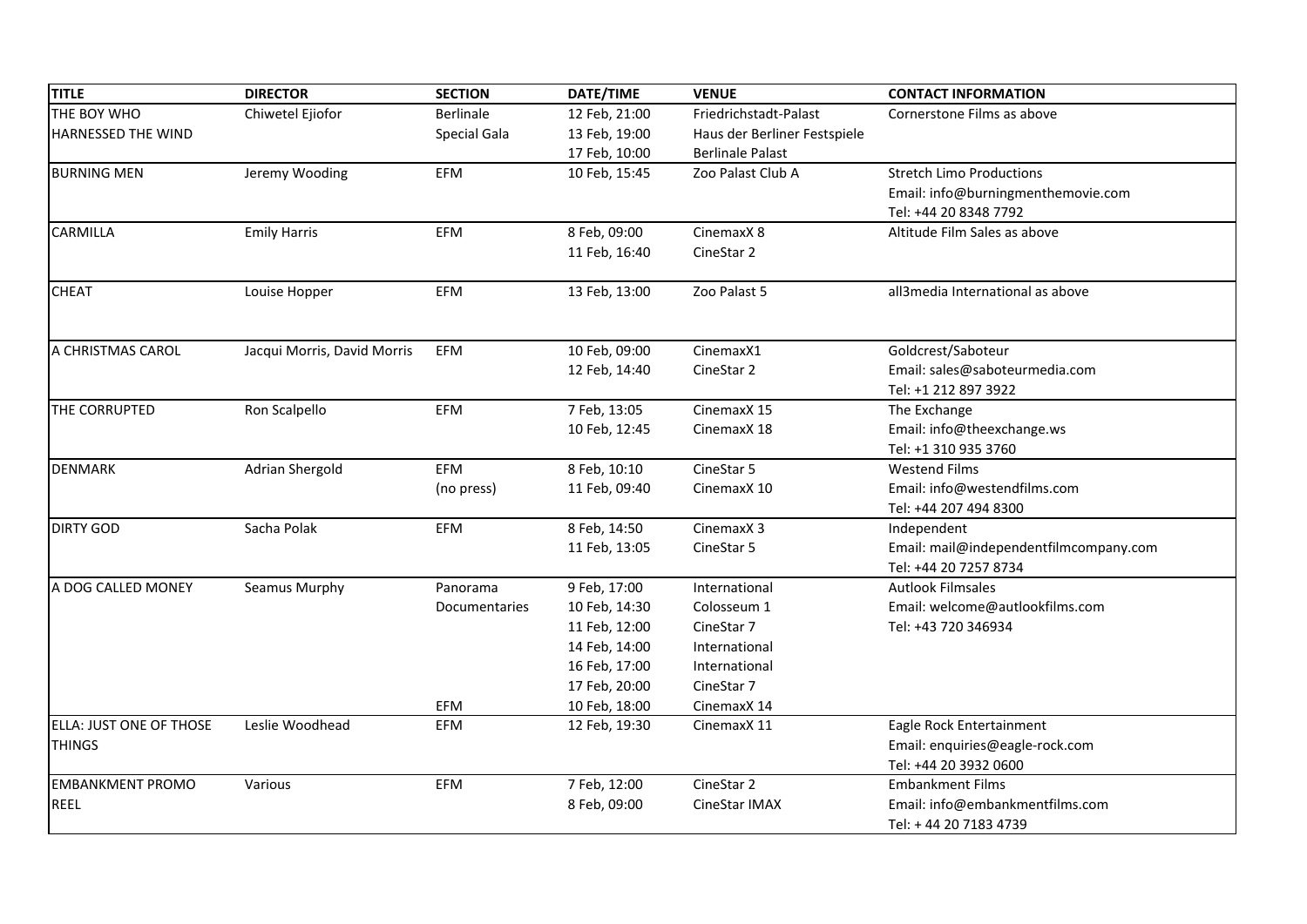| <b>TITLE</b>            | <b>DIRECTOR</b>        | <b>SECTION</b>          | DATE/TIME             | <b>VENUE</b>                 | <b>CONTACT INFORMATION</b>                       |
|-------------------------|------------------------|-------------------------|-----------------------|------------------------------|--------------------------------------------------|
| FILM FESTIVAL FILM      | Mpumelelo Mcata        | Forum Expanded          | 8 Feb, 14:00          | Werkstattkino (silent green) | Anna Teeman                                      |
|                         | & Perivi Katjavivi     |                         | 10 Feb, 21:30         | Arsenal 1                    | Email: anna@endstreetproductions.com             |
|                         |                        |                         | 13 Feb, 13:45         | CinemaxX 6                   | Tel: +44 7802 930 937                            |
|                         |                        |                         |                       |                              | Perivi Katjavivi                                 |
|                         |                        |                         |                       |                              | Email: perivi@oldlocationfilms.com               |
|                         |                        |                         |                       |                              | Email: perivi.katjavivi@gmail.com                |
|                         |                        |                         |                       |                              | Tel: +27 6223 93768                              |
|                         |                        |                         |                       |                              | Tel: +264 8121 64148                             |
| FOREVER A PILOT OF THE  | Slawomir Clok          | EFM                     | 8 Feb, 16:00          | Parliament Studio            | Film Media                                       |
| SPITFIRE & 303 SQUADRON |                        |                         |                       |                              | Email: office@filmmedia.com.pl                   |
|                         |                        |                         |                       |                              | Tel: +48 22 625 0005                             |
| <b>FOUR QUARTETS</b>    | Marco Alessi           | Generation 14plus       | 10 Feb, 15:30         | CinemaxX 3                   | Marco Alessi                                     |
|                         |                        |                         | 13 Feb, 10:00         | CinemaxX 3                   | Email: marco@cler.co                             |
|                         |                        |                         | 15 Feb, 11:00         | CinemaxX 1                   | Tel: +44 771 772 2929                            |
|                         |                        |                         | 16 Feb, 15:00         | CinemaxX <sub>3</sub>        |                                                  |
| THE GARDEN              | Derek Jarman           | Forum                   | 8 Feb, 21:30          | Delphi                       | <b>Basilisk Communications Ltd</b>               |
|                         |                        |                         | 11 Feb, 20:30         | CinemaxX 6                   | 4 Dalneigh Crescent                              |
|                         |                        |                         | 15 Feb, 11:00         | CineStar 8                   | Inverness IV3 5AJ                                |
|                         |                        |                         | 17 Feb, 17:000        | Werkstattkino (silnet green) | Email: jamesmackay@prontomail.com                |
| A GUIDE TO SECOND DATE  | <b>Rachel Hirons</b>   | EFM                     | 7 Feb, 11:30          | CinemaxX 8                   | <b>AMP</b> International                         |
| <b>SEX</b>              |                        |                         | 8 Feb, 12:10          | CineStar 1                   | Email: info@amp-film.com                         |
|                         |                        |                         |                       |                              | Tel: +44 20 7535 6714                            |
| <b>HANNA</b>            | Sarah Adina-Smith      | <b>Berlinale Series</b> | 11 Feb, 12:30         | Zoo Palast 1                 | Production Companies: NBCUniversal International |
|                         |                        |                         | 12 Feb, 14:00         | Zoo Palast 2                 | Studios & Working Title TV                       |
|                         |                        |                         | 15 Feb, 17:30         | Zoo Palast 3                 | Broadcaster: Amazon Prime Video                  |
| HAPPY NEW YEAR, COLIN   | <b>Ben Wheatley</b>    | EFM                     | 7 Feb, 17:00          | CinemaxX 5                   |                                                  |
| <b>BURSTEAD</b>         |                        |                         |                       |                              | Email: tristan@goalpostfilm.com                  |
|                         |                        |                         | Tel: +44 20 7585 3230 |                              |                                                  |
| LOVE MY MUM             | Alberto Sciamma        | EFM                     | 8 Feb, 16:15          | dffb Cinema                  | Film Seekers                                     |
|                         |                        |                         |                       |                              | Email: info@film-seekers.com                     |
|                         |                        |                         |                       |                              | Tel: +44 20 3950 0698                            |
| <b>ITILY</b>            | <b>Agnes Fernandes</b> | EFM                     | 13 Feb, 15:20         | CinemaxX 11                  | Imagicom 3                                       |
|                         |                        |                         |                       |                              | Email: agnes@imagicom3.com                       |
|                         |                        |                         |                       |                              | Tel: +44 7490 688 135                            |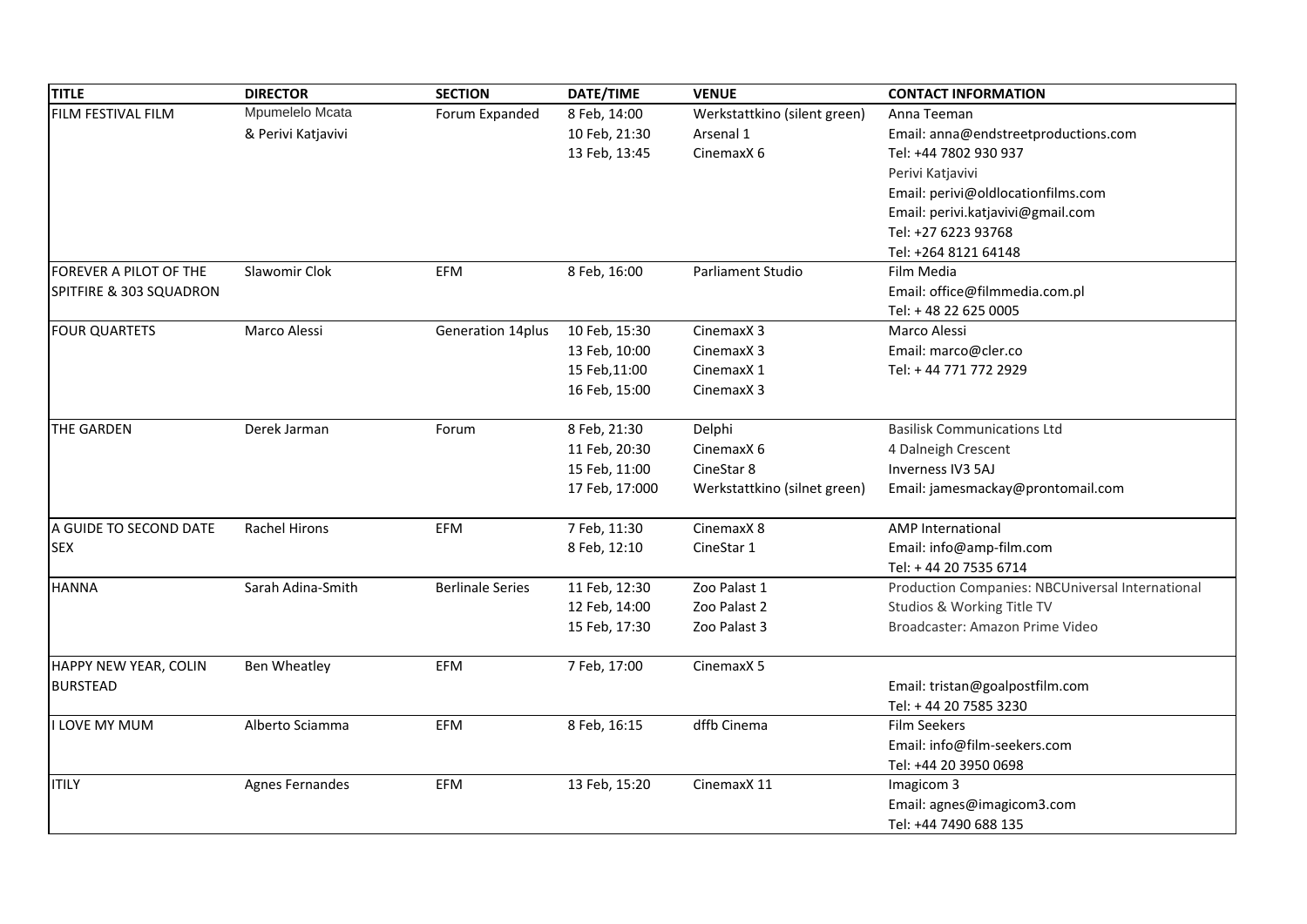| <b>TITLE</b>              | <b>DIRECTOR</b>              | <b>SECTION</b> | DATE/TIME     | <b>VENUE</b>       | <b>CONTACT INFORMATION</b>         |
|---------------------------|------------------------------|----------------|---------------|--------------------|------------------------------------|
| <b>JEAN GENET IS DEAD</b> | <b>Constantine Giannaris</b> | Panorama 40    | 13 Feb, 11:00 | CinemaxX 8         | <b>Constantine Giannaris</b>       |
|                           |                              |                | 14 Feb, 19:15 | Arsenal 2          | <b>C.Giannaris Films</b>           |
|                           |                              |                | 17 Feb, 16:00 | International      | Email: congiann@gmail.com          |
|                           |                              |                |               |                    | Tel: +30 6974181288                |
| <b>THE KEEPER</b>         | Marcus H. Rosenmueller       | EFM            | 7 Feb, 11:30  | CinemaxX 14        | Beta Cinema                        |
|                           |                              |                | 9 Feb, 12:00  | delphi LUX 2       | Email: beta@betacinema.com         |
|                           |                              |                | 10 Feb, 10:50 | CinemaxX 19        | Tel: +49 89 673 469 828            |
|                           |                              |                | 13 Feb, 16:45 | delphi LUX 1       |                                    |
| <b>KILL BEN LYK</b>       | Erwan Marinopoulos           | EFM            | 10 Feb, 16:55 | CinemaxX 2         | Orange Studio                      |
|                           |                              |                |               |                    | Email: orangestudio@orange.com     |
|                           |                              |                |               |                    | Tel: +33 157 361 111               |
| <b>KILLER WEEKEND</b>     | Ben Kent                     | EFM            | 8 Feb, 17:45  | Parliament Studio  | Raven Banner Entertainment         |
|                           |                              |                |               |                    | Email: sales@ravenbanner.ca        |
|                           |                              |                |               |                    | Tel: +1 416 778 9090               |
| THE LAST TREE             | Shola Amoo                   | EFM            | 9 Feb, 09:15  | Gropius Bau Cinema | <b>Great Point</b>                 |
|                           |                              |                | 11 Feb, 09:15 | Cinemobil          | Email: sales@greatpointmedia.com   |
|                           |                              |                |               |                    | Tel: +44 20 3873 0020              |
| LET ME FALL               | <b>Baldvin Z</b>             | EFM            | 10 Feb, 19:00 | CinemaxX 13        | Raven Banner Entertainment         |
|                           |                              |                | 12 Feb, 15:45 | CinemaxX 13        | as above                           |
| LET'S DANCE               | Oleksandr Berezan            | EFM            | 10 Feb, 13:55 | CinemaxX 15        | Reason8 Films                      |
|                           |                              |                |               |                    | Email: info@reason8films.com       |
|                           |                              |                |               |                    | Tel: +44 7914 621 232              |
| <b>MAIDEN</b>             | <b>Alex Holmes</b>           | EFM            | 11 Feb, 12:25 | CinemaxX 13        | Dogwoof                            |
|                           |                              |                |               |                    | Email: sales@dogwoof.com           |
|                           |                              |                |               |                    | Tel: +44 20 7253 6244              |
| THE MAN WHO DROVE         | Greta Schiller               | Panorama 40    | 10 Feb, 13:00 | Zoo Palast         | <b>Jezebel Productions</b>         |
| <b>WITH MANDELA</b>       |                              |                | 13 Feb, 22:30 | Arsenal            | Email: info@jezebelproductions.org |
|                           |                              |                |               |                    | Tel: +1 212 594-4470               |
|                           |                              |                |               |                    | SND Films (World Sales)            |
|                           |                              |                |               |                    | Email: info@sndfilms.com           |
|                           |                              |                |               |                    | Tel: +31 20 404 0707               |
| MEETING GORBACHEV         | Werner Herzog, Andre         | EFM            | 9 Feb, 09:15  | CinemaxX 15        | Dogwoof as above                   |
|                           | Singer                       |                |               |                    |                                    |
|                           |                              |                |               |                    |                                    |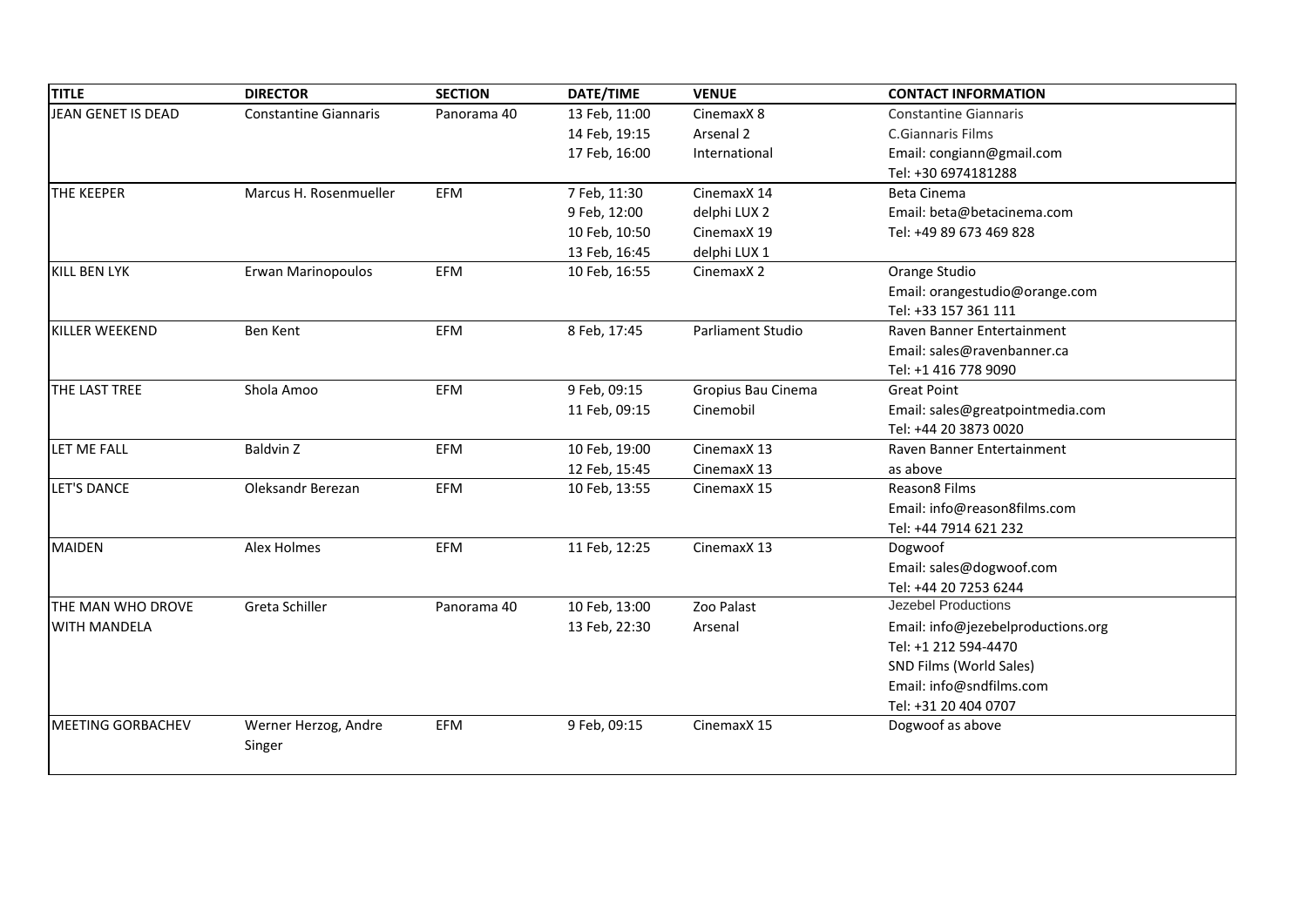| <b>TITLE</b>              | <b>DIRECTOR</b>           | <b>SECTION</b> | DATE/TIME            | <b>VENUE</b>                 | <b>CONTACT INFORMATION</b>             |
|---------------------------|---------------------------|----------------|----------------------|------------------------------|----------------------------------------|
| <b>MIDNIGHT TRAVELLER</b> | Hassan Fazili             | Panorama       | 10 Feb, 17:00        | CineStar 7                   | Doc & Film International               |
|                           |                           | Documentaries  | 11 Feb, 22:30        | CineStar 7                   | Email: sales@docanfilm.com             |
|                           |                           |                | 13 Feb, 14:30        | Colosseum 1                  | Tel: +33 1 427 75687                   |
|                           |                           |                | 15 Feb, 12:00        | CineStar 7                   |                                        |
|                           |                           |                | 16 Feb, 14:00        | International                |                                        |
|                           |                           |                | 17 Feb, 14:30        | CineStar 7                   |                                        |
|                           |                           | EFM            | 9 Feb, 15:00         | CinemaxX 12                  |                                        |
|                           |                           | EFM            | 12 Feb, 12:45        | CinemaxX 16                  |                                        |
|                           |                           | EFM            | 14 Feb, 17:30        | CinemaxX 16                  |                                        |
| MR. JONES                 | Agnieszka Holland         | Competition    | 10 Feb, 22:00        | <b>Berlinale Palast</b>      | Westend Films as above                 |
|                           |                           |                | 11 Feb, 15:00        | Friedrichstadt-Palast        |                                        |
|                           |                           |                | 11 Feb, 21:00        | Friedrichstadt-Palast        |                                        |
|                           |                           |                | 14 Feb, 12:00        | Haus der Berliner Festspiele |                                        |
|                           |                           |                | 17 Feb, 21:00        | Haus der Berliner Festspiele |                                        |
| <b>ONLY YOU</b>           | Harry Wootfcliff          | <b>EFM</b>     | 10 Feb, 12:30        | CinemaxX 9                   | The Bureau Sales                       |
|                           |                           |                |                      |                              | Email: info@lebureaufilms.com          |
|                           |                           |                |                      |                              | Tel: +33 1 4033 380                    |
| <b>OUT OF BLUE</b>        | Carol Morley              | EFM            | 8 Feb, 12:35         | Arsenal Cinema 2             | Independent as above                   |
|                           |                           |                |                      |                              |                                        |
|                           |                           |                |                      |                              |                                        |
| PART ONE: WHERE THERE     | Rosalind Nashashibi       | Forum Expanded | 8 Feb, 14:00         | Werkstattkino (silent green) | Lux Distribution                       |
| IS A JOYOUS MOOD, THERE   |                           |                | 9 Feb, 17:30         | Arsenal 1                    | Email: distribution@lux.org.uk         |
| A COMRADE WILL APPEAR     |                           |                | 10 Feb, 09:30        | Arsenal 1                    | Tel: +44 20 3141 2961                  |
| TO SHARE A GLASS OF WINE  |                           |                | 10 Feb, 14:00        | Werkstattkino (silent green) |                                        |
|                           |                           |                |                      |                              |                                        |
| PATIENTS OF A SAINT       | Russell Owen              | EFM            | 7 Feb, 18:00         | CinemaxX 9                   | Archstone Distribution                 |
|                           |                           |                | 9 Feb, 15:30         | Zoo Palast 3                 | Email: sales@archstonedistribution.com |
|                           |                           |                |                      |                              | Tel: +1 310 622 8773                   |
| <b>PROPHECY</b>           | Charlie Paul              | EFM            | 8 Feb, 15:05         | CinemaxX 2                   | Wide House                             |
|                           |                           |                |                      |                              | Email: info@widehouse.org              |
|                           |                           |                | Tel: +33 1 5395 2441 |                              |                                        |
| PROTAGONIST PROMO REEL    | Mounia Wissinger          | EFM            | 7 Feb, 09:15         | CineStar 6                   | Protagonist Pictures as above          |
|                           |                           |                |                      |                              |                                        |
|                           |                           |                |                      |                              |                                        |
| <b>SCARBOROUGH</b>        | <b>Barnaby Southcombe</b> | <b>EFM</b>     | 11 Feb, 14:50        | dffb Cinema                  | <b>Global Screen</b>                   |
|                           |                           |                |                      |                              | Email: globalscreen.de                 |
|                           |                           |                |                      |                              | Tel: +49 89 2441 295500                |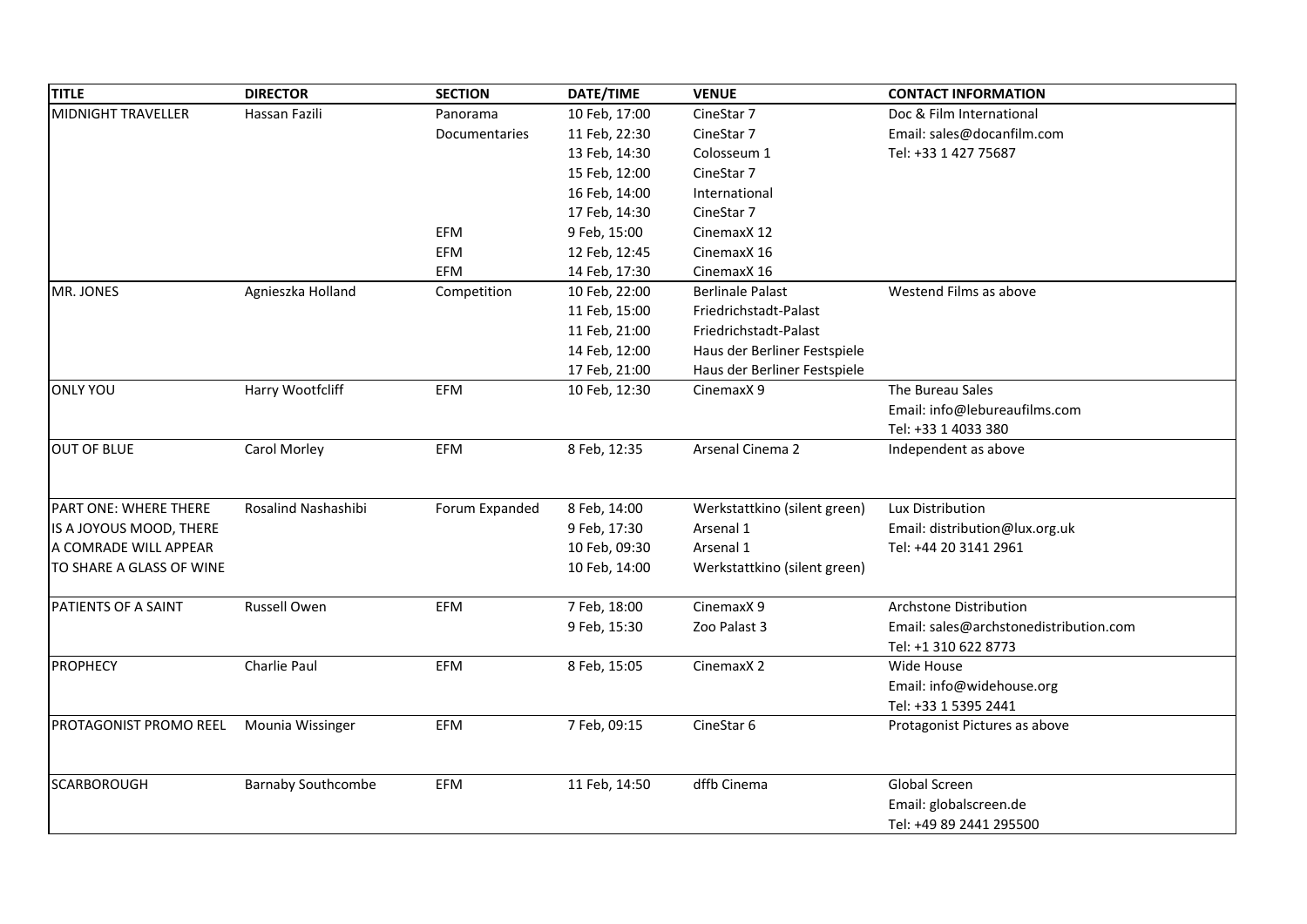| <b>TITLE</b>                | <b>DIRECTOR</b>          | <b>SECTION</b>     | DATE/TIME          | <b>VENUE</b>                | <b>CONTACT INFORMATION</b>                    |
|-----------------------------|--------------------------|--------------------|--------------------|-----------------------------|-----------------------------------------------|
| THE SCRIPT                  | Akram Zaatari            | Forum Expanded     | 6 Feb, 19:00       | silent green Kulturquartier | Akram Zataari                                 |
|                             |                          | (Group Exhibition) | 7-17 Feb, 11-19.00 | Luxoom Lab                  | P O Box 13, 6676 Chouran, Beirut 1102 2140    |
|                             |                          |                    | 19 Feb - 9 Mar,    | Ebensperger Rhomberg        | Lebanon                                       |
|                             |                          |                    | Tues-Sun 14-19.00  | Gerichtstraße 35,           | Email: akramzaatari@yahoo.com                 |
|                             |                          |                    |                    | 13347 Berlin                | Tel: +961 1 425 589                           |
|                             |                          |                    |                    |                             | Mobile: +961 3 490 902                        |
| SHUT UP AND PLAY THE        | Philipp Jedicke          | Lola at the        | 11 Feb, 14:45      | delphi LUX 1                | Charades                                      |
| <b>PIANO</b>                |                          | <b>Berlinale</b>   | 16 Feb, 10:00      | delphi LUX 2                | Email: sales@charades.eu                      |
|                             |                          |                    |                    |                             | Tel: +33984102784                             |
| <b>SMALL CITY</b>           | Ariano Vilanova, Georgie | EFM                | 12 Feb, 15:50      | CinemaxX 19                 | RadicalMedia                                  |
|                             | Curran                   |                    |                    |                             | Email: London@radicalmedia.com                |
|                             |                          |                    |                    |                             | Tel: +44 20 3319 6900                         |
| THE SONATA                  | Andrew Desmond           | EFM                | 8 Feb, 16:30       | Gropius Bau Cinema          | Arri Media as above                           |
|                             |                          |                    | 11 Feb, 17:45      | CineStar 1                  |                                               |
|                             |                          |                    |                    |                             |                                               |
| THE SOUVENIR                | Johanna Hogg             | Panorama           | 12 Feb, 21:30      | Zoo Palast 1                | <b>Protagonist Pictures</b>                   |
|                             |                          |                    | 13 Feb, 09:30      | CinemaxX <sub>7</sub>       | Email: info@protagonistpictures.com           |
|                             |                          |                    | 14 Feb, 17:00      | Cubix 9                     | Tel: +44 207 734 9000                         |
|                             |                          |                    | 15 Feb, 20:00      | International               |                                               |
|                             |                          | <b>EFM</b>         | 7 Feb, 16:10       | CinemaxX 16                 |                                               |
|                             |                          |                    | 10 Feb, 09:00      | CinemaxX 13                 |                                               |
| <b>STARDOG AND TURBOCAT</b> | Ben Smith                | EFM                | 10 Feb, 09:00      | Arsenal Cinema 2            | Kaleidoscope Film Distribution                |
| (Work in Progress)          |                          |                    |                    |                             | Email: sales@kaleidoscopefilmdistribution.com |
|                             |                          |                    |                    |                             | Tel: +44 20 3397 4410                         |
| <b>STRANGE BUT TRUE</b>     | Rowan Athale             | EFM                | 7 Feb, 15:05       | CinemaxX 2                  | <b>Bankside Films</b>                         |
|                             |                          |                    | 9 Feb, 16:35       | Gropius Bau Cinema          | Email: films@bankside-films.com               |
|                             |                          |                    |                    |                             | Tel: +44 20 7636 6085                         |
| <b>SWIMMING POOL</b>        | Francois Ozon            | Homage             | 12 Feb, 21:30      | CinemaxX 8                  | Studiocanal                                   |
|                             |                          | Charlotte          | 17 Feb, 19:15      | Zeughauskino                | Tel: +33 1 71 35 35 35                        |
|                             |                          | Rampling           |                    |                             |                                               |
| TEHRAN: CITY OF LOVE        | Ali Jaberansari          | <b>EFM</b>         | 11 Feb, 12:30      | CinemaxX 18                 | <b>Reel Suspects</b>                          |
|                             |                          |                    |                    |                             | Email: info@reelsuspects.com                  |
|                             |                          |                    |                    |                             | Tel: +33 1 585 14295                          |
| <b>VAN GOGHS</b>            | Sergey Livnev            | EFM                | 10 Feb, 16:05      | CinemaxX 18                 | Loco Films                                    |
|                             |                          |                    |                    |                             | Email: info@loco-films.com                    |
|                             |                          |                    |                    |                             | Tel: +33 7 629 94919                          |